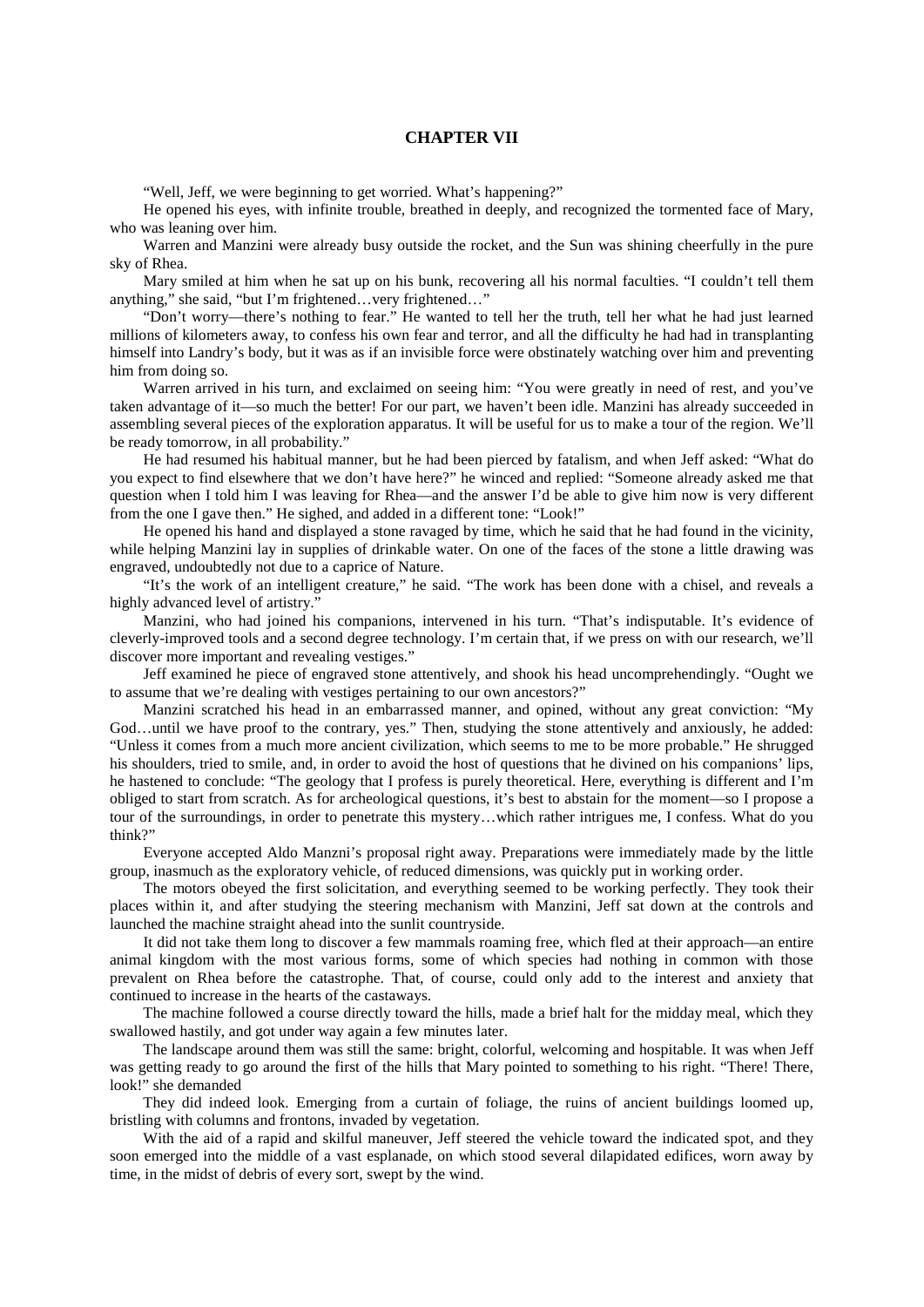They got out and, following Manzini, advanced into the midst of the ruins, not daring as yet to exchange their impressions.

In the center of a grand plaza stood the ruins of a temple, somewhat reminiscent of the monuments of ancient Greece, with numerous massive colonnades of red granite. Inscriptions, of which they obviously could not understand a single word, were visible on a large fronton.

Further away, other half-collapsed buildings offered their gazes the sad spectacle of their degradation, with their gaping orifices and dismantled walls.

Manzini set to work immediately, and soon began to make discoveries.

On a magnificent edifice of pink sandstone, black streaks altered the appearance of certain bas-reliefs in places, probably due to a migration of manganese salts oxidizing on contact with the air.

Other maladies of the stones betrayed themselves elsewhere by the action of a familiar bacterium, *thiobacillus*, whose life-cycle was effectuated in the very bosom of the sandstone, and which eventually ended up causing the disintegration of the stone, effacing the bas-reliefs and threatening the entire edifice at its base.

For a few more hours, Manzini busied himself among the ruins, studying numerous specimens, and finally, it was in a voice imprinted with lassitude that he decided to declare to his companions: "It's quite incomprehensible. These vestiges go back several centuries, if not millennia." As everyone paid his the utmost attention, he went on: "Theoretically, of course. In this case, it's difficult to admit that their origin could be anterior to the cataclysm, for nothing of that world survived. As for saying that these vestiges have a more recent origin, that's absolutely impossible and unthinkable. We must admit that we're confronted by a very curious paradox."

Jeff was on the point of replying when a slight exclamation uttered by Mary caused them all to turn round. She pointed at the ground in front of them. In the fine dust, they all saw footprints: neatly cut-out tracks; the perfectly-designed tracks of human feet.

Warren, overwhelmed by amazement, exclaimed: "Well, I'm damned!"

"Those tracks are fresh," Manzini said. "Someone has been here ahead of us."

A long, dolorous silence fell upon the little group, in the course of which each of them strove to understand the new mystery that had been set before them.

Jeff was the first to collect himself. "Follow me," he said.

With Jeff in the lead, they followed the tracks as far as the edge of the dead city, where they were able to ascertain that they faded away in the direction of the hills. There was no hesitation; they needed to be determined.

They all went back to the little exploration vehicle and, at a modest speed, they took the direction of the footprints in their turn. They soon reached the first slopes of the verdant hills, where it became increasingly difficult to guide themselves, because the tracks became less clear and less apparent in that terrain.

Scarcely had they reached the summit of a small hillock, however, when the most unexpected spectacle appeared before their eyes.

In the hollow of a little valley dotted with multicolored flowers, they distinguished an assemblage of perfectly-aligned buildings, low single-story houses bordered with flourishing lawns and dwarf trees bearing bright fruits.

Smoke was coming out of the bright red roofs and riding slowly into the calm, pure sky. Then, they finally perceived human silhouettes coming and going through the streets and across the open spaces. There were both men and men, dressed with the same simplicity as everything concerning the environment of which they seemed to be a part.

Warren was the most bewildered of all, and could not help murmuring: "Unbelievable! Absolutely incredible!" Then he turned to the others, and it was toward Jeff that his face leaned, as he murmured: "What do we do?"

Jeff shook his head, in synchrony with a deep involuntary sigh, and then took the necessary decision. "Let's go," he murmured. And he launched the vehicle straight ahead.

There was no sign of panic or amazement in the village when they arrived. All that happened was that a few of the women turned their heads on the thresholds of their dwellings, some of the men interrupted their work in the gardens or the open-air workshops, and the children briefly interrupted the games they were playing with strange little animals that seemed quite harmless. It was as if their minds had already been prepared and alerted to their coming. That, at least, was the impression Jeff had at the moment when the machine drew to a halt on the edge of the agglomeration, while a group of individuals in gaudy costumes advanced to meet them.

A tall fellow detached himself from the group; his clothing differed sufficiently from that of his peers for the idea that he must be a very important person to cross the minds of all the space travelers.

There was a long moment of silence; then the unknown man bowed ceremoniously to the visitors, who had leapt out of the vehicle, and said: "Be welcome, friends from the sky! The most generous hospitality will be offered to you in our community."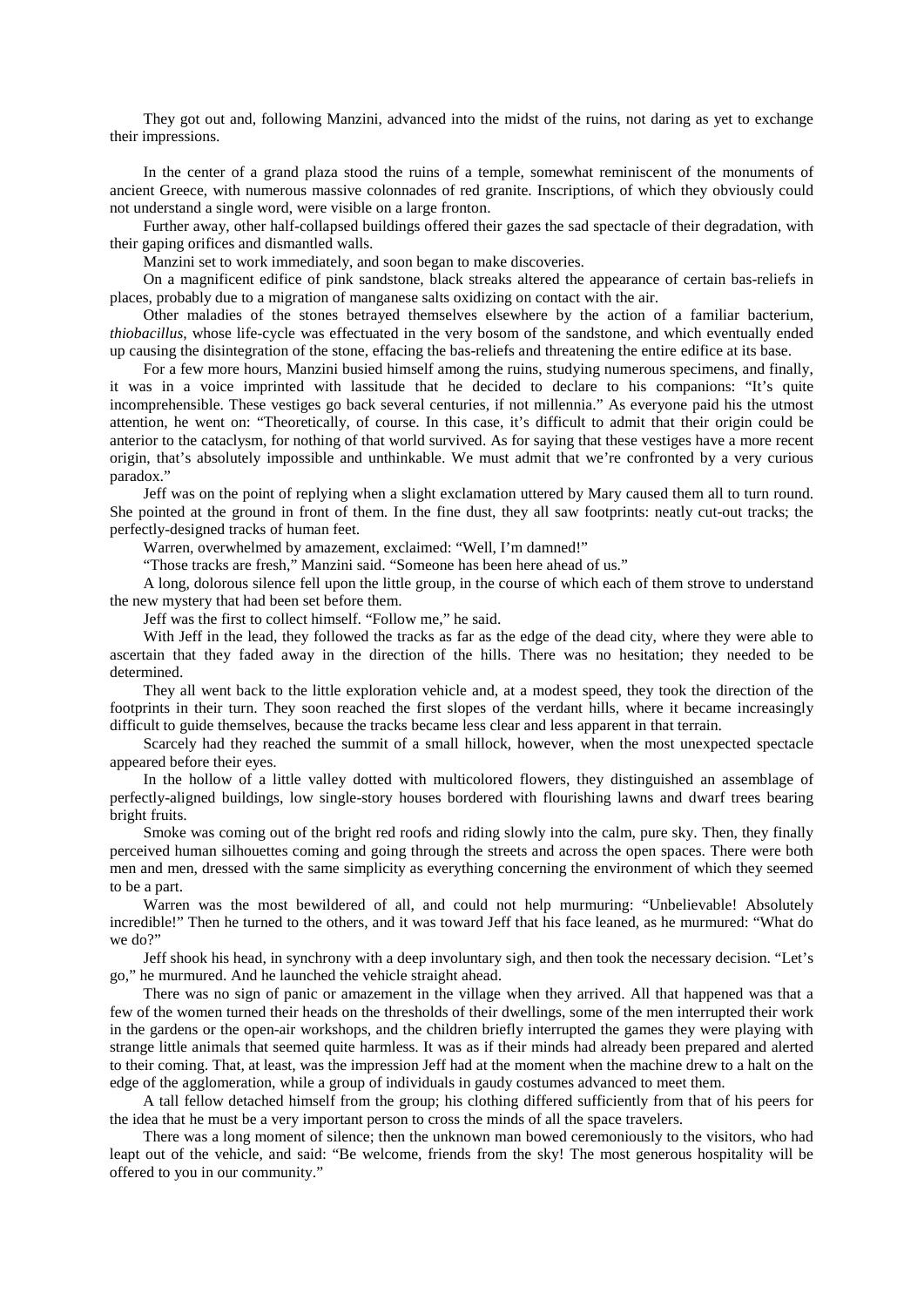Manzini had gripped Warren's arm, murmuring in a blank voice: "He speaks our language. My God, it's enough to drive one mad!"

The gaudily-dressed individual bowed again; a faint smile was inscribed on his thin lips. "The Sage Munk awaits you in his humble dwelling. Permit me to take you to him, friends from the sky."

They could not do other than accept this strange invitation, and followed in the footsteps of their guide without hesitation, cutting through the silent crowd that pressed around them, which did not seem to be animated by any hostile intent.

They traversed a large open space and soon found themselves in front of a neat villa, perfectly constructed, whose red brick roof was surmounted by a multicolored flag. They were humbly implored to go in, and found themselves in a large room, furnished in a rudimentary fashion, but with an esthetic sensitivity and taste quite surprising in a race that did not seem very advanced.

Propriety and simplicity were the rule here, as everywhere, and the old man who stood up in front of them as they came in had a welcoming expression imprinted with an ineffable generosity. He offered then low, soft seats disposed around his carved chair, and said in a soft, slightly accented voice: "Sit down, friends from the sky—we've been expecting you."

At the sound of that voice, although it was pleasant and placid, Jeff felt a malaise that was difficult to suppress, and when he sounded her thoughts, almost involuntarily, he realized that Mary felt the same sentiment. Then Warren's voice murmured "Who are you?"

That question seemed inappropriate, and to betray a certain egotism in the present circumstances, but the old sage did not appear to be in the least offended. Nor did he have any hesitation in replying: "Earthmen, as your ancestors once were, on this same world."

"That's impossible," said Warren, stubbornly. "Impossible. No one survived the cataclysm—and this world isn't Earth. It has nothing in common with our mother planet."

A new smile illuminated the face of the old man. "Evidently, you can't understand, and your stubbornness is quite excusable."

"Please tell us," said Manzini, who was becoming restless in his seat. "Where are we?"

The old man shook his head and replied, almost in a single breath: "On one of the numerous rings that comprise this planet. We once lived in the interior of the globe. Only yours, being exterior, found itself, by virtue of that fact, in special and entirely exceptional conditions by comparison with the others, because it placed your human race in direct contact with all the rest of the Universe. For us, it was different, for space was limited by the rocky and impenetrable barrier of your solid crust. It was necessary that the Great Cataclysm overtake the outermost ring in order to place us abruptly in the same natural conditions that had been yours. Don't believe, though, that so far as we were concerned, what happened did no damage. The new atmospheric conditions to which our people were subjected gave rise to many illnesses and many disturbances in the bosom of our humankind, and it took a long time before our readaptation was finally accomplished."

While listening to these revelations, the astronauts exchanged rapid glances, and it was obvious that they were hesitant to accept the fantastic element in that story, which they had been far from expecting.

Manzini decided to ask: "You claim, then, that the terrestrial globe is comprised of several rings, independent of one another?"

"I don't claim it; I affirm it."

"Amazing," breathed Warren. "That explains the reduced dimensions of the world, which we were able to determine during our recent observations. What do you estimate to be the thickness of the solid crust of each ring?"

"About 50 kilometers, no more—and the spatial gap separating the rings is about 300 kilometers."

Jeff suddenly recalled certain ancient terrestrial legends still maintained on New Earth, and certain old traditions linked to religious literature, which situated the dwellings of the dead and of spirits beneath the terrestrial crust: the legend of Orpheus running through the entrails of the globe after Eurydice; those of Germanic mythology exiling heroes into the depths of the Earth; Dante's frightful vision of a central Inferno; and all the crazy theories of the Hollow Earth imagined by insane visionaries.

Yes, all of that now took on the sense of an extraordinary and stupefying reality—but they had not, alas, reached the end of their surprises, for when Mary wanted to know by what strange coincidence this human race, which had no connection with theirs, expressed itself in their own language, the explanation given by the old sage completed their prostration.

At first, the earnest individual seemed to hesitate over the reply to that question; then his features creased in numerous wrinkles, and his gaze seemed to be momentarily veiled, as if he were prey to contrary impulses assailing his mind. "That goes back to very distant times," he said, finally, "when the Masters of the World decided to undertake its conquest."

"To whom are you alluding in speaking of the Masters of the World?" Jeff put in, abruptly.

"To those who reign at the very center of our globe. No one knows them, at least in their veritable aspect, for they are not human. Legends say that they are beings intermediate between man and the Powers from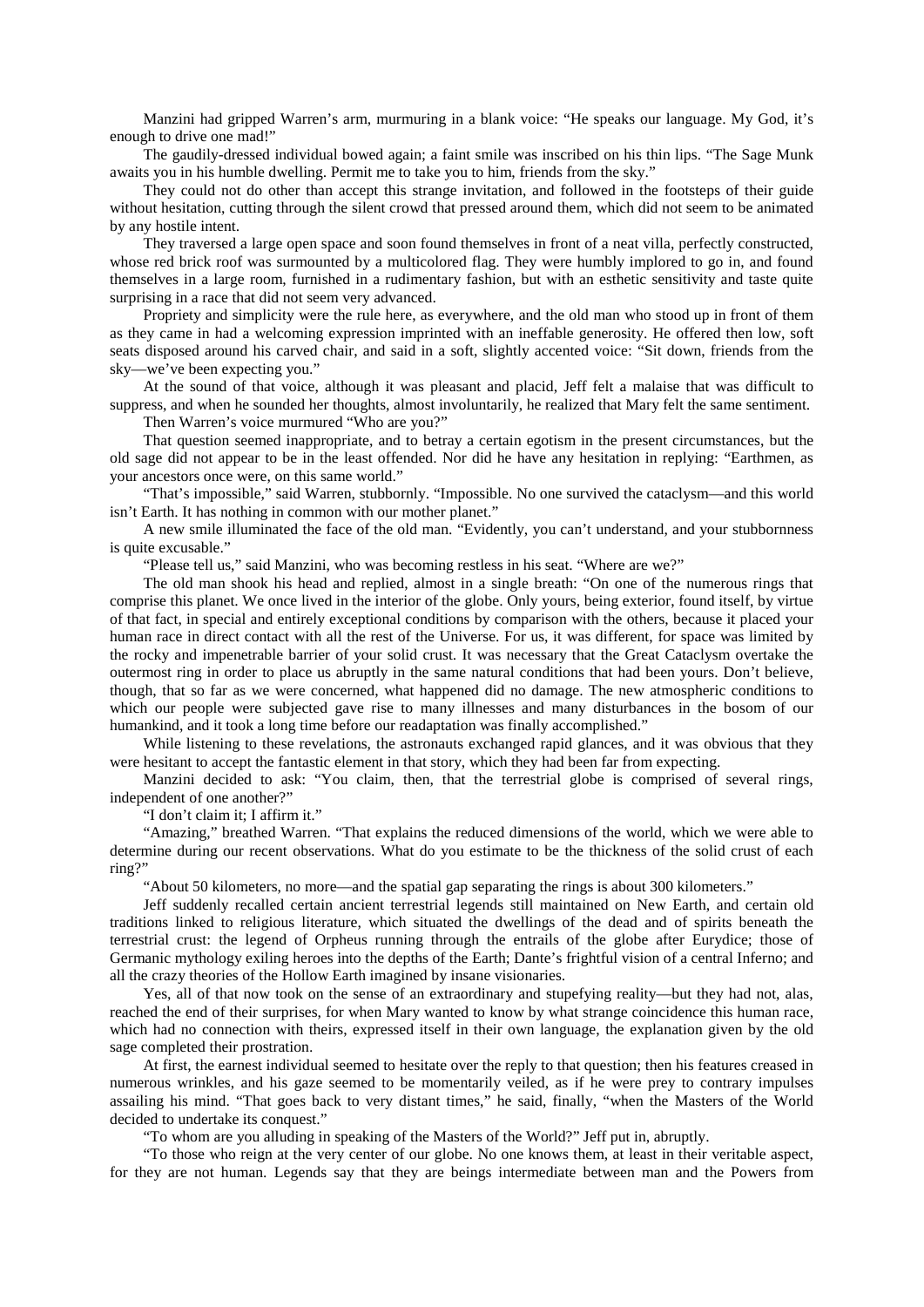Outside, and that they have an inexhaustible central energy at their disposal, with which to obtain the mastery of the entire Universe. A day will come when that conquest will be realized, when they have succeeded in annihilating everything that still poses an obstacle to their project. At the beginning of Time, it is said, they landed on Earth and occupied its entrails. At the heart of the globe, they split into two groups. One followed the way of benevolence, the other that of violence, the forces of which commanded the elements and human races. It was, alas, the latter who prevailed, thus taking the destiny of the planet in hand. It is, therefore, those dark powers that currently reign over all the Rings of Earth."

"All that is quite incoherent," said Warren, nervously.

A wan smile appeared on the old man's lips. "The desire for coherence is a mortal vice, and these beings are not mortal. They're capable of changing the very nature of reality."

"It's merely a matter of popular beliefs, ordinary legends of the sort that all peoples possess. You can't say anything for sure." Warren was trying with all his might to give weight to his words, but the terrible apprehension that was buried deep within him was evident, for he was in the process of battling his own convictions. Then, admitting defeat, he broke the heavy silence that had followed his words to ask in a dull voice: "What are they?"

"What your eyes see them to be, and your minds accept them to be. But that's still only a false image; the truth is imperceptible to our human senses. All that we know is that they possess a psyche much more evolved than ours, that they unleash their powers upon one another, upon others and upon things, and that they're purely spiritual in essence."

"You imagine them as godlike, then?" exclaimed Manzini.

"Don't forget that the Devil himself is also spiritual in essence," the old man riposted.

"What relationship is there between you and these beings?" Jeff asked.

"No one can say. They have the ability to go from any point in the interior to any other, as well as the exterior; they know the secret openings that serve to communicate between the spheres placed inside one another. They know everything and are ignorant of nothing. It was they who informed us of your impending catastrophe and told us of your intention to emigrate to Venus. They told us many things about your civilization, your languages, your mores, customs and history. They dream of unifying all the humans living on this globe and throughout the universe, so as to create a single race entirely devoted to their cause, promising everyone immortality and power beyond Time and Space. Those are the sacred principles of the Black Order."

The old man fell silent, in order to give the astronauts time to assimilate the fantastic news that he had just communicated to them. It was obvious that what had been said had had a very considerable effect on the little group, and a certain malaise was evident in the glances they exchanged, without saying a word, along with a visible anxiety.

After a brief interval, however, Mary could not help exclaiming: "In sum, what do they want from you? My companions and I are under the impression that you're living a happy and peaceful existence here."

A slight nod of the Sage's head approved these swords, and once again, the old man hesitated before replying. As if to give himself time for reflection and decision, he clapped his hands twice. A somberly-dressed woman immediately came in, carrying a tray laden with bottles and goblets, which she deposited on a low table in front of the Sage.

Everyone understood that it would certainly be impolite to refuse the invitation, and, at a sign from the old man, they all tasted the delicious refreshing drink that the newcomer served to them.

Jeff examined her more attentively when she arrived next to him, pouring the amber liquid into his goblet. She was young and beautiful—extraordinarily beautiful, surpassing in beauty everything that a feminine creature could receive as a gift of nature. She was slender, with a fine bone-structure beneath her well-proportioned flesh. For an instant Jeff regretted that over-attentive examination—but it was more powerful than him, more powerful than anything.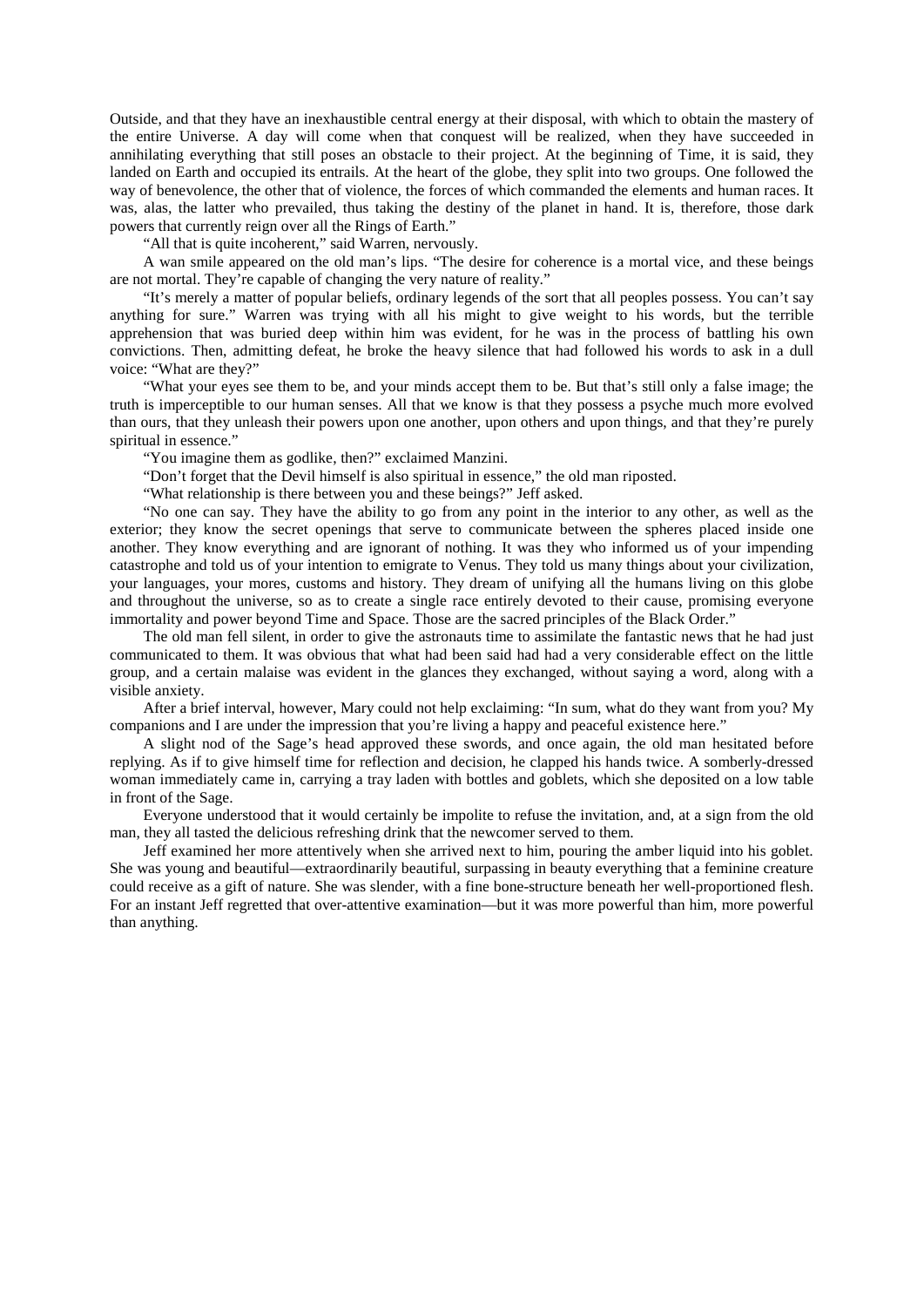## **CHAPTER VIII**

The young woman looked at him in her turn, and in her large limpid eyes, in which an entire harmony of unknown colors were reflected, something was born: something like a supplication, or a distant appeal, emanating from a fabulous past in which good and evil were differently defined. It was like a powerful sentiment of unlimited confidence, which she seemed to want him to share—and Jeff, for the first time in his life, felt the strange fascination of an almost-unreal gaze that he would never be able to forget.

He came back to himself slowly when she turned away, as if he were falling from a great height.

The old Sage spoke again: "We are the only ones privileged in this world, friends from the sky," he said, with a hint of bitterness in his voice. "You're in a land where evil has no purchase, and which has partially escaped the control of the black powers—but we pay very dearly for our peace and happiness."

"How is that?" asked Manzini, frowning.

"It goes back to the first decades following your catastrophe, when our sphere finally found itself in contact with infinite space. We then had a strange revelation. Malevolent waves originating in the cosmos reached the Earth and followed it in its blind course. We identified a close relationship between that and the black powers that reigned at the very center of our globe, and understood that we could, by means of fully-consenting sacrifices, polarize our sphere, creating identical poles, as in magnetic fields. Our intention was to obtain by that means a positive pole and a negative pole, equally charged with opposite forces. We thus succeeded in creating this paradisiac place, in exchange for a country destined to become a sort of collector of the malevolent waves, whose origin escapes us.'

Jeff took advantage of a pause to ask, feverishly: "Should I infer that every happy individual in this country corresponds to an unhappy one at the opposite pole?"

"Yes. The balance must not be broken at any time, or grave repercussions would ensue for our race. Volunteers offer themselves every day to perpetuate this equilibrium and accept suffering in order that others may live in peace in this beneficent land."

The old man fell silent, allowing his visitors to assimilate the strange words that he had just spoken. The astronauts looked at one another, profoundly moved by what they had just learned, which surpassed their human understanding.

The old man, who seemed increasingly troubled and embarrassed, was about to resume speaking when the young creature who had just sat down next to him spoke in her turn: "It's as well to admit the truth now," she said, "although it will cost me personally to inform you."

The old man's hand clenched on hers. "Wait, Marka…"

"No, it's impossible—you know that." She turned to Jeff and his companions. "You understand that it's impossible for you to stay here. You're strangers, and no one will sacrifice themselves for you. No one will accept it, for the risk is too great. If you prolong your sojourn among us, the equilibrium is at risk of being broken, and we cannot go against our principles."

Jeff thought he could read pain and infinite suffering in her eyes, and internally he admired the courage of the beautiful Marka, which cut straight to the heart of that embarrassing question.

They got up with a single movement, understanding that it would be futile and impolite to persist, completely disorientated by what they had just heard.

The old man told them that he knew about their difficulties, for they had obviously been aware of the accident that had occurred when the ship landed, but the planet was vast and the continents numerous. They could leave their country for other lands—above all, never to return. That was the promise that he obtained from Warren, whom he considered to be the leader of the little crew.

As they said their goodbyes, however, Jeff decided to ask the question that gripped his heart, and which had not ceased to haunt him since the beginning of the conversation. "Do you know the secret passage that will permit us to reach the interior spheres?"

A shake of the Sage's head left the question unanswered. He did not know; no one in this world knew.

Jeff did not press the point, and took his leave, while Marka joined the escort that conducted him and his companions back to their vehicle. Once again, Jeff turned round before climbing into the apparatus, and contemplated her lovingly. He suddenly divined that it was her who had provoked the imperious thought demanding that he turn round one last time.

He saw her come forward to stand in front of him, almost touching him. Then she spoke, very rapidly: "Go to the accursed continent; there you will find someone who will help you to find the secret passage, since that is your desire. Good-bye."

He wanted to ask other questions, but Marka had already vanished into the crowd, and he abandoned any thought of following her. He took his place in the vehicle and started the engines.

It was only when the township had disappeared over the horizon that Warren decided to open the discussion.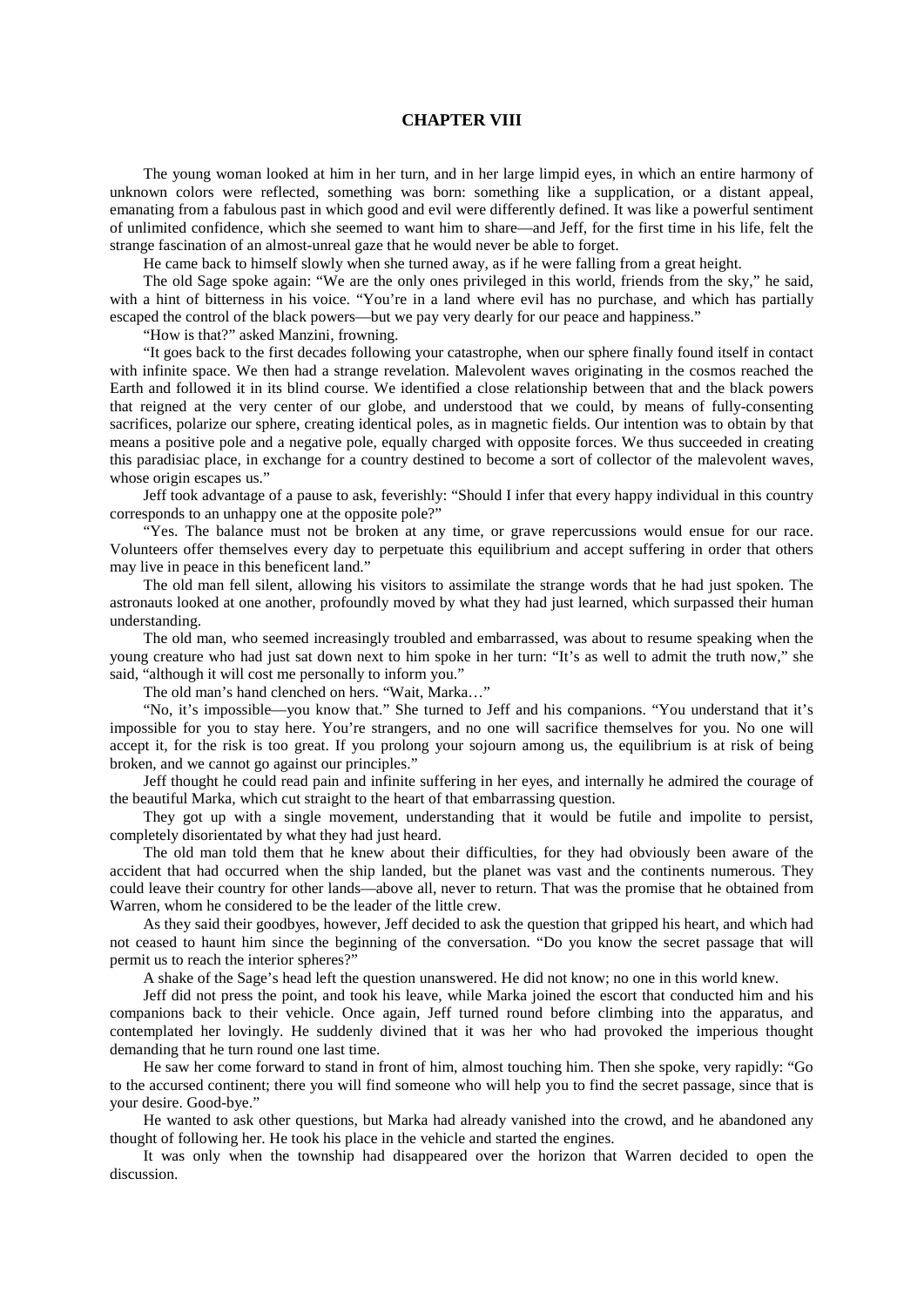"Great gods, all this is terrible! What are we going to do now?"

Manzini ignored the question to ask Jeff: "What did that Marka want of us? The old witch spoke to you before leaving. What did she say to you?"

Jeff wrenched himself from his own thoughts to hear Mary add: "That horrid woman horrified me. I couldn't tolerate her presence a minute longer."

Jeff turned round, livid. "What? Who are you talking about?"

"Marka, of course—the old servant."

"Old and ugly, was she?" he murmured, dully.

"As to that, yes," Warren put in, "But why did you say that?"

Jeff did not reply, and his fingers clenched on the controls. An atrocious fear had invaded him, and he understood the strange phenomenon of which he had been the object, and which had affected no one but him. But why? For what reason?

He tried to expel Marka's marvelous face from his memory, but did not succeed. He might have tried, if only for a moment, to recover the real image of the old woman from his memory, but that was impossible, for at no time had she appeared to him in her true aspect…unless the contrary were the case, and her youth and beauty had assumed the appearance of old age and ugliness in the eyes of his companions. Even in the inverse of the paradox, however, he could not glimpse the reality, and the hidden meaning of that mysterious imposture.

"Well, Landry, answer! What did she say to you?"

Manzini was posing this question for the third time when he finally decided to answer it.

The vehicle rolled, dived, veered, flew through the air, rolled again, bounded and stopped. As if by the effect of a magic wand, the landscape had changed abruptly, and dead terrain appeared around the vehicle.

There was nothing comparable to the aridity and desolation of the spectacle that confronted their eyes. The vitrified soil, congealed in tormented and chaotic forms, extended as far as the eye could see. A few sparse blades of grass appeared here and there, stubbornly resisting the hot blast of a violent wind sweeping the rocks and the dust that drifted at the edges of gigantic crags, whose sharp ridges seemed ready to bite a low, heavy and colorless sky.

The cruel perfection of the landscape had something horrible and terrifying about it, and Jeff hesitated before moving forward again.

Further away, clouds the color of lead moved aside to give way to ferocious sunlight, reflected by the cracked and bloated ground. A tortuous heat rose from the superheated soil, and Jeff had to switch on the vehicle's air conditioning.

They continued on their blind course, however, in a desert where there seemed to be no life, and where death seemed to reign as master.

They soon had to call a halt to get a few hours' rest, remaining on their guard in the meantime and keeping watch on the functioning of the apparatus, which seemed to be suffering from the brutal heat prevalent in the country.

Finally, in the early morning, they distinguished within the light mist that enveloped them the structure of a vast city built in the rock, in the middle of a sinister landscape swept by the winds and drowned in the howling of the unleashed elements.

At low speed, the little vehicle moved between steep rocky slopes cluttered with stones and debris of every sort.

Silhouettes moved between the decrepit and dilapidated buildings, which constant maintenance could not protect from the fury of a hostile nature—and the first faces that came toward them made them feel nauseous.

Men and women were walking through the fissured streets, shamelessly displaying the wounds and frightful stigmata that were eating into their flesh. In a crack in the rock, a young boy was tearing apart and devouring the remains of an animal caught in a trap. Further way, a human skeleton, half-covered in dust, was directing its round, empty orbits at the little group.

The further the machine advanced, the more horrible and repulsive the spectacle became.

Half-naked individuals were squabbling around a meager pool of water, trying to recover the slightest drop—down to the last molecule—but the avid earth sucked in its share, and the thin trickle of water was lost in the superheated sands, which the wind striated with fine, bizarre and abnormal undulations.

On the threshold of their dwelling, two leprous old men were crouching down, frozen like statues, waiting for death to bring the deliverance for which they had probably never ceased to wish.

Death reigned as master in this place. It dictated its laws to the people, who only tried to survive by virtue of a natural and unconscious instinct.

The voyagers got out of their vehicle, but no one addressed a single word to them. One might have thought them phantoms on the frontier of life and death, incapable of distinguishing between the two states, insensible to everything, sparing of the slightest gesture or movement. An acrid, fetid odor saturated the dead city and clutched at the throat, like some monstrous witch's ointment.